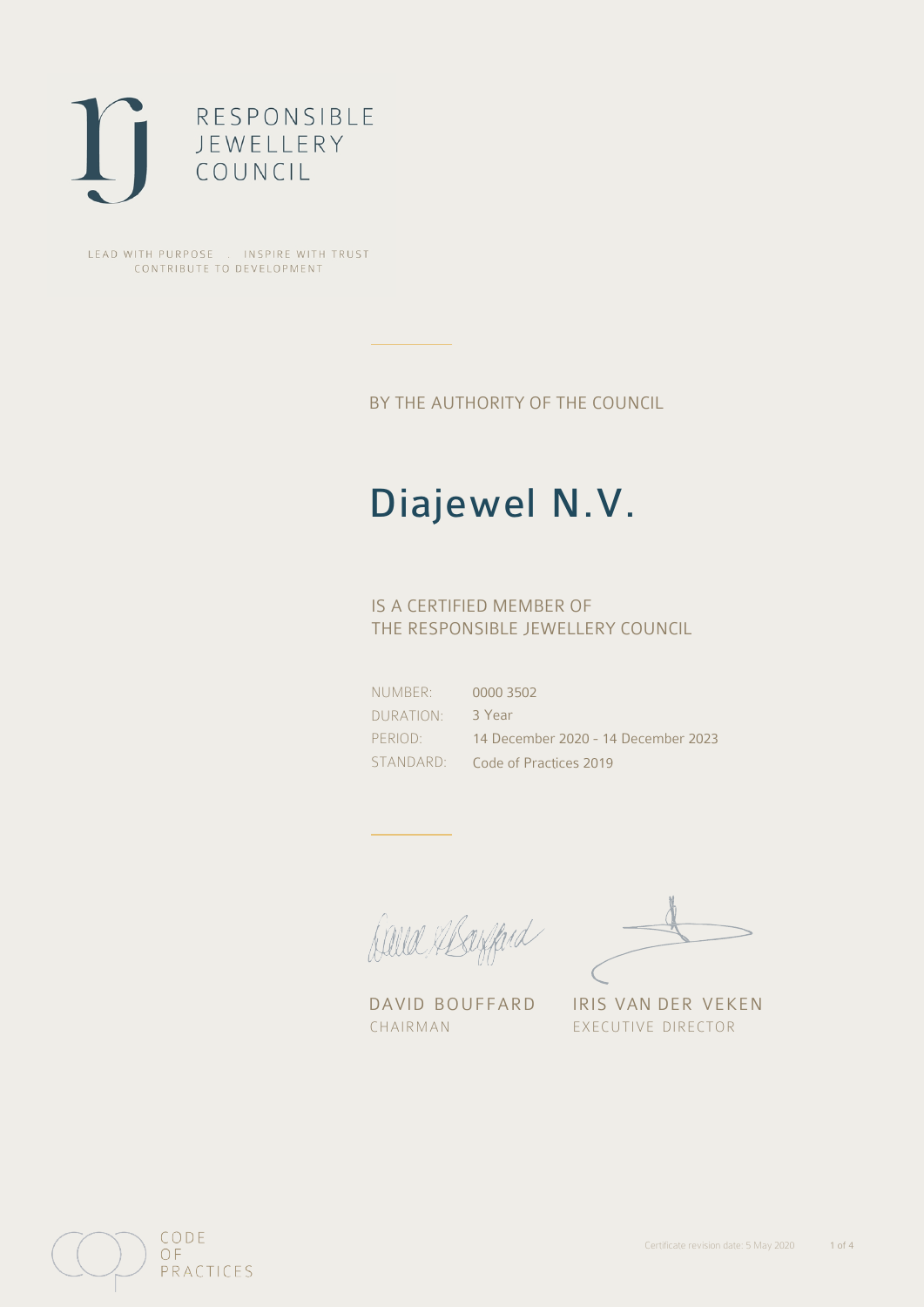

# **CERTIFICATION OVERVIEW**

| Diamonds and Coloured Gemstones Trader, Cutter and/or Polisher                                                                                                                                                                                                                                                                                                                                                                                         |  |  |
|--------------------------------------------------------------------------------------------------------------------------------------------------------------------------------------------------------------------------------------------------------------------------------------------------------------------------------------------------------------------------------------------------------------------------------------------------------|--|--|
| 03 March 2021                                                                                                                                                                                                                                                                                                                                                                                                                                          |  |  |
| Re-certification                                                                                                                                                                                                                                                                                                                                                                                                                                       |  |  |
| Code of Practices 2019                                                                                                                                                                                                                                                                                                                                                                                                                                 |  |  |
| Figurad Bedrijfsrevisoren BVBA                                                                                                                                                                                                                                                                                                                                                                                                                         |  |  |
| 1. General requirements: 1-4, except 3.2<br>2. Responsible supply chains, human rights and due<br>diligence: 5-14, except 7.1a, 7.3, 8, 9, 11.3, 13.2-4, 14.3<br>3. Labour rights and working conditions: 15-22, except 19.3,<br>21.3<br>4. Health, Safety and Environment: 23-27, except 23.6, 23.10, 27.4<br>5. Gold, Silver, PGM, diamond and coloured gemstone<br>products: 28-30, except 28.2a-b,i-j, 30<br>6. Responsible mining: Not Applicable |  |  |
|                                                                                                                                                                                                                                                                                                                                                                                                                                                        |  |  |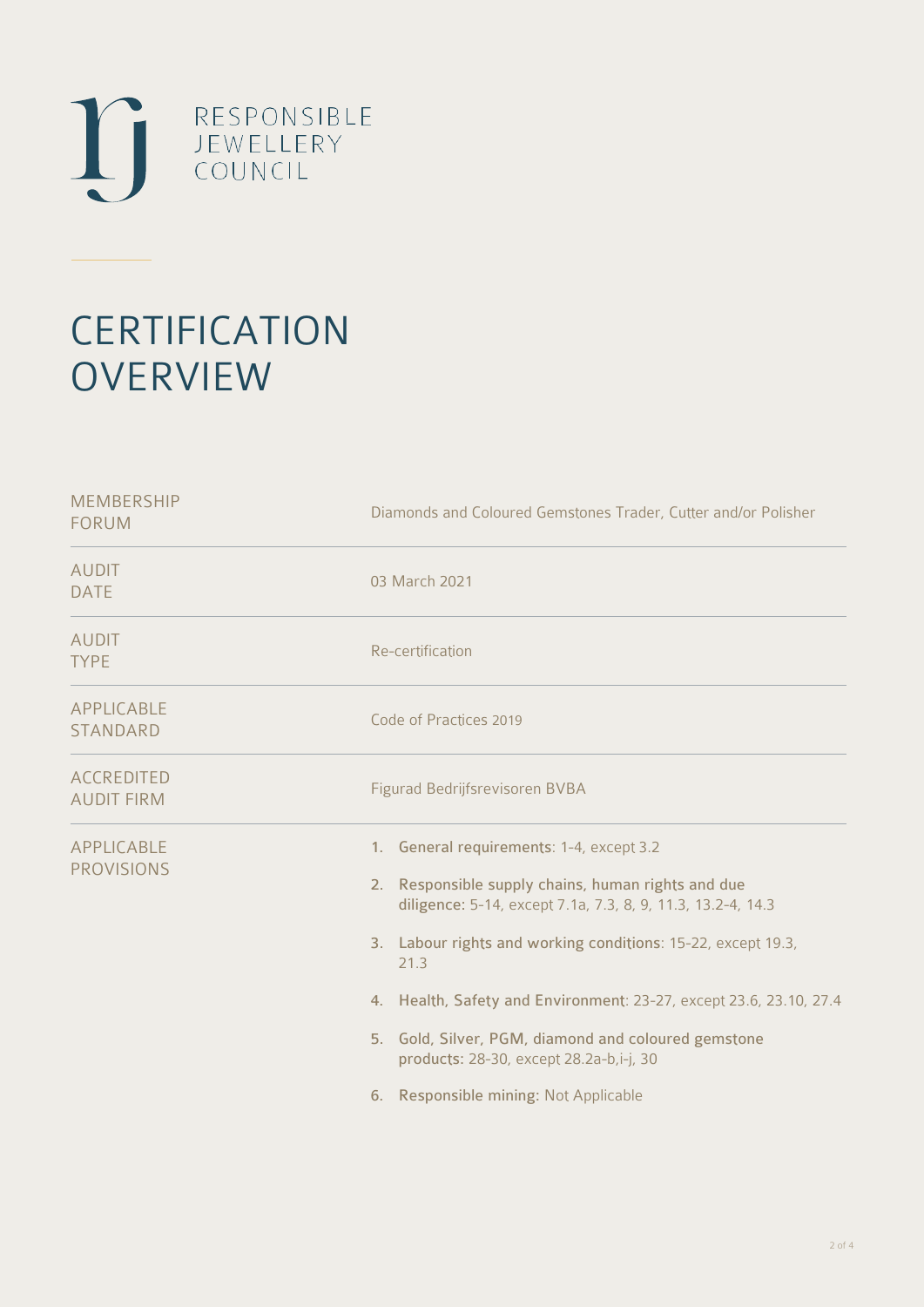| PROVENANCE<br><b>CLAIMS</b>                | Based on written assurance from our suppliers, our diamonds have not<br>originated from the Mbada and Marange regions of Zimbabwe.                        |                                                                                                                                                                                                                                                                                                         |  |
|--------------------------------------------|-----------------------------------------------------------------------------------------------------------------------------------------------------------|---------------------------------------------------------------------------------------------------------------------------------------------------------------------------------------------------------------------------------------------------------------------------------------------------------|--|
| <b>AUDITOR STATEMENT OF</b><br>CONFORMANCE | Based on the scope and findings of the certification audit, the member<br>has demonstrated a conformance level consistent with a:<br>3 Year Certification |                                                                                                                                                                                                                                                                                                         |  |
| <b>NEXT AUDIT TYPE</b>                     | MID-TERM REVIEW (within 12-24 months):                                                                                                                    |                                                                                                                                                                                                                                                                                                         |  |
|                                            |                                                                                                                                                           | A. Mid-term review NOT required due to:                                                                                                                                                                                                                                                                 |  |
|                                            |                                                                                                                                                           | No anticipated changes to the certification scope during the<br>certification period                                                                                                                                                                                                                    |  |
|                                            |                                                                                                                                                           | <25 full time equivalent personnel                                                                                                                                                                                                                                                                      |  |
|                                            |                                                                                                                                                           | Low risk of non-conformances due to management controls                                                                                                                                                                                                                                                 |  |
|                                            |                                                                                                                                                           | Existence of parallel audits for schemes recognised by RJC                                                                                                                                                                                                                                              |  |
|                                            |                                                                                                                                                           | Existence of rigorous internal audit programs                                                                                                                                                                                                                                                           |  |
|                                            |                                                                                                                                                           | Strong internal controls ensuring effective review and closure<br>of corrective actions for non-conformances                                                                                                                                                                                            |  |
|                                            |                                                                                                                                                           |                                                                                                                                                                                                                                                                                                         |  |
|                                            |                                                                                                                                                           | B. Mid-term review (desktop only) required due to:                                                                                                                                                                                                                                                      |  |
|                                            |                                                                                                                                                           | No impact on conformance levels from any changes to the<br>certification scope                                                                                                                                                                                                                          |  |
|                                            |                                                                                                                                                           | 2 or less minor non-conformances with critical provisions or 4<br>or less minor non-conformances in general identified by the<br>audit (not covered by parallel audits for schemes identified as<br>equivalent to RJC's) for an individual member in the mining<br>sector or a non-mining sector member |  |
|                                            |                                                                                                                                                           | Possibility of remote verification of actions                                                                                                                                                                                                                                                           |  |
|                                            |                                                                                                                                                           | No risk to critical provisions                                                                                                                                                                                                                                                                          |  |